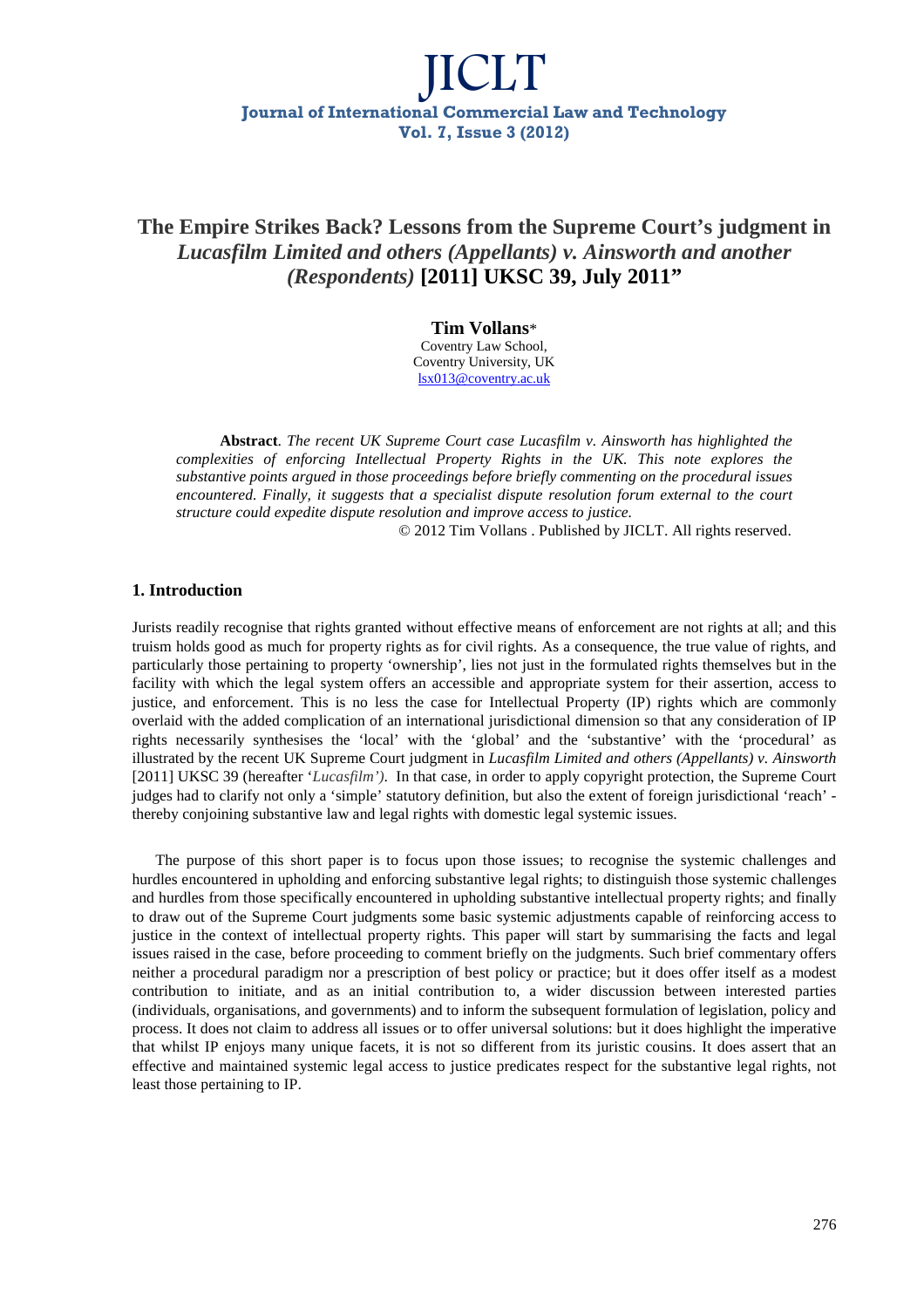### **2. Lucasfilm in the Supreme Court**

Copyright law aims to maintain a balance between, on the one hand, the exclusive protection in favour of the proprietor of the IP right to exploit the work and, on the other hand, allowing others to reproduce the work as part of 'fair dealing'. Also in this balance lie financial interests and potential financial (and fiscal) advantages flowing from successful commercial exploitation. Globalisation has extended the available markets for the designs, but also the possible jurisdictional battlefields of IP protection as the facts and arguments in Lucasfilm reveal.

The case concerned the IP rights in an Imperial Stormtrooper helmet made for use in the first Star Wars film released in 1977– subsequently known as "Star Wars Episode IV – A New Hope". George Lucas created the film's story-line and its characters including the 'threatening' Imperial Stormtrooper in "fascist white armoured suits". Ralph McQuarrie expressed them in two dimensional drawings and paintings and Andrew Ainsworth took them into three-dimensional form as vacuum-moulded helmets. It was accepted that the Lucasfilm (the appellants) owned the copyright in the 'artistic works created for the Star Wars films' and enjoyed considerable commercial success in licensing models, including those of Imperial Stormtroopers whose helmets had become iconic. Mr Ainsworth recognised this success and in 2004, using his original tools, made for sale to the public, versions of the Imperial Stormtrooper helmet estimated to be worth up to \$30,000 in the United States. Such actions attracted the attention of Lucasfilm who initiated proceedings in the UK under the Copyright Designs and Patents Act 1988 (the Act) in addition to proceedings to enforce in the UK an order of a US court. At first instance, Mann J dismissed all Lucasfilm's claims based on UK copyright law.

### **3. Copyright Designs and Patents Act 1988**

The relevant UK copyright law is the Act which aims to protect artistic work; and at first instance, Mann J. was asked to determine whether the helmets fell within that definition. His Lordship observed that:

"One of the most abiding images in the film was that of the Imperial Stormtroopers. These were soldiers clad in white armour, including a white helmet which left no part of the face uncovered... The purpose of the helmet was that it was to be worn as an item of costume in a film, to identify a character, but in addition to portray something about that character – its allegiance, force, menace, purpose and, to some extent, probably its anonymity. It was a mixture of costume and prop." ([2008] EWHC 1878 (Ch), at paras [2] and [121]).

If the helmet were to be a "sculpture", its copying of the helmets would infringe Lucasfilm's copyright. Lucasfilm contended that the helmet had no practical function at all, but was 'wholly artistic, to make a visual impression on the filmgoer'. His Lordship saw the helmets as a substantial reproduction of original works executed for Lucasfilm, but that they expressed 'an idea as part of character portrayal in the film' (and, so, fulfilled a primarily utilitarian function). His Lordship had held that the helmet was not protected as it lacked 'the necessary quality of artistic creation required of a sculpture'.

Before the UK Supreme Court, Lucasfilm's claim was again expressed as a claim that the helmets (irrespective of the degree of artistic quality) qualified for copyright protection under English law as "sculptures" in which copyright was capable of subsisting under section 4 of the Act. If the Supreme Court found the helmets to be 'sculptures', copying by Mr Ainsworth (even though it had been he who had created the three dimensional form) would have infringed Lucasfilm's copyright; but if it found it not to be a sculpture (and, so, not a "work of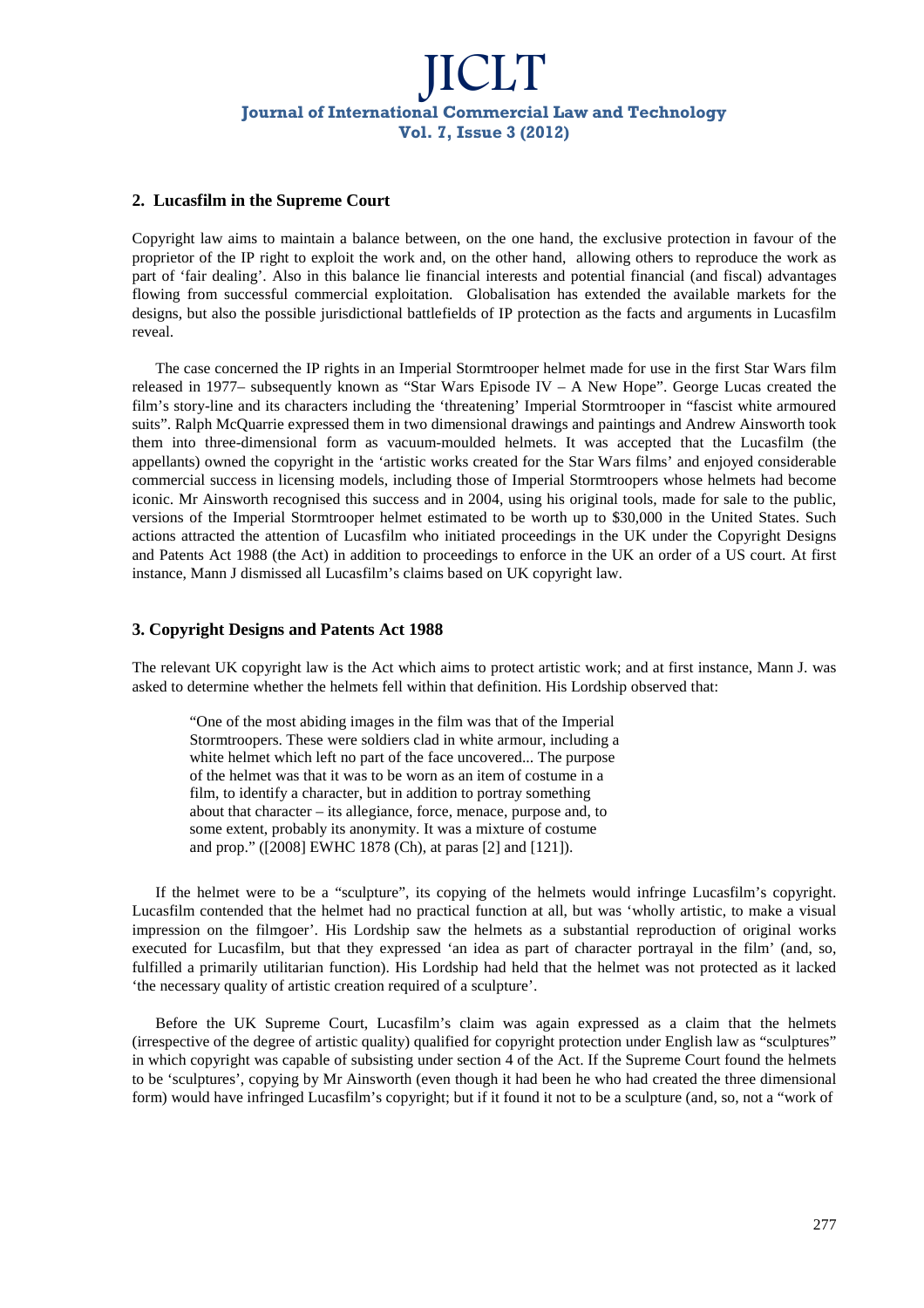artistic craftsmanship"), by virtue of section 51, there would be no protection available against infringement of the design or even of Mr McQuarrie's copyright in the original two dimensional design document. In the case, this analysis crystallised the question before the Supreme Court as simply whether the definition of "sculpture" extended to a three-dimensional object having 'both an artistic purpose and a utilitarian function' as had the asset in contemplation (the helmet).

Mindful of Lord Hoffmann's dicta in Designers *Guild Ltd v Russell Williams (Textiles) Ltd* ([2000] 1 WLR 2416) the courts should not hurry to depart from that nature of 'judgmental conclusion', the Supreme Court agreed with both the High Court and Court of Appeal, and decided that whilst the term 'sculpture' was capable of extension, the definition was not susceptible of excessive extension from its usual meaning; that not every three dimensional representation of a concept qualifies; and that, so, the helmet was not a sculpture. The rationale was that the law applied a multi-factorial approach: as the term "sculpture" would not normally be applied to a 20th century military helmet used in a film, 'however great its contribution to the artistic effect of the finished film', it could not be applied to an 'Imperial Stormtrooper helmet'. Notwithstanding that the film had become a 'the work of art', the helmet remained merely an element in the process of the film's production and therefore utilitarian.

### **4. US proceedings**

The second assertion of the Lucasfilm before the Supreme Court was that an English court could exercise jurisdiction in a claim against persons domiciled in England for infringement of US copyright. The broad principle remained that the English courts generally accepted that sovereignty extends over a state's own nationals and those finding themselves in its jurisdiction. This lack of any limitation on the territorial extent of an Act of Parliament was famously exemplified by Sir Ivor Jennings in 1959: 'If [Parliament] enacts that smoking in the streets of Paris is an offence, then it is an offence'. Conversely in *Mortensen v Peters* (1906) 8 F (J) 93, Lord Salvesen questioned whether the British Parliament would pass legislation to impose an obligation upon British fishermen and not to extend it to foreigners within UK waters: "I think ... if legislation of this nature had been proposed ...it would never have been submitted by a responsible minister or have received the approval of Parliament."

As a foreign court would not enforce UK laws, the corollary remained that UK courts would refuse to enforce judgments of foreign courts (but not to ignore the issues raised). In *Lucasfilm* this issue of jurisdictional reach had direct importance specifically in copyright litigation. The High Court had accepted that US copyright had been infringed and that the United States' copyright claims were justiciable a view rejected by the Court of Appeal.

Part of the difficulty is that the creation of a modern film is rarely mono-jurisdictional. Although George Lucas and his corporations were based in the USA, and some filming had taken place in Tunisia, the fashioning of the early clay models and vacuum moulding of the helmets had occurred in England. When the Lucasfilm sought to enforce in the UK the order already obtained in the USA, Mann J held that US copyright claims were justiciable in England; and moreover that as Mr Ainsworth had infringed those rights, an extra-territorial injunction could be granted in the British courts against him subject to his being liable to *in personam*  jurisdiction.

Upon appeal, the Court of Appeal recognized that the modern trend favours the enforcement of foreign intellectual property rights, although distinguishing the blind enforcement of an order of a foreign court from the recognition (and enforcement) of foreign rights through litigation in UK courts. In this approach it affirmed that there was no reason for the English court refusing to take jurisdiction over an English defendant in a claim for breach of foreign copyright even though there was no international regime for the mutual recognition of copyright jurisdiction and of copyright judgments. The question to be addressed was formulated as: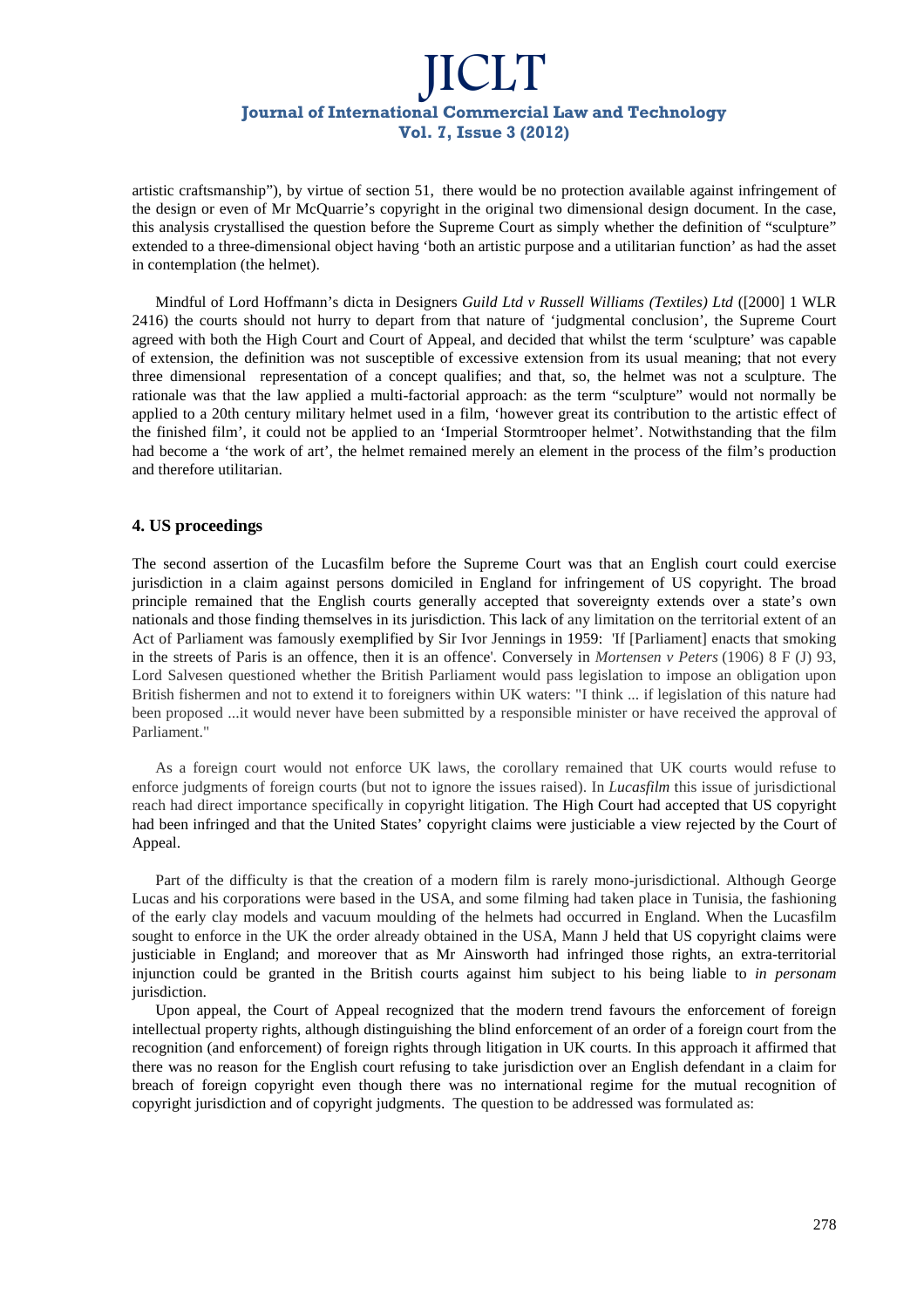'Whether an English court may exercise jurisdiction in a claim against persons domiciled in England for infringement of copyright committed outside the European Union in breach of the copyright law of that country?'

The Supreme Court acknowledged British courts' endeavours to avoid conflict with foreign jurisdictions and distinguished many of the the leading cases as having 'involved unusual factual situations in which the claim had major political ramifications' such as in *Hesperides Hotels Ltd v Aegean Turkish Holidays Ltd* [1979] AC 508. In that case (which related to the hotels in Turkish Federated State of North Cyprus ) Lord Wilberforce identified the problems of "possible conflict with foreign jurisdictions, and the possible entry into and involvement with political questions of some delicacy."

It was widely recognised that UK courts were reluctant to adjudicate on matters previously considered to be non-justiciable, such as "the transactions of foreign sovereign states" (*Buttes Gas and Oil Co v Hammer (No 3)*  ([1982] AC 888, at 931) all of which would be inconsistent with international law. In *British South Africa Co v Companhia de Moçambique (*[1893] AC 602) the courts were faced with determining the competing claims of a Portuguese company (with substantial British ownership) effectively in control of Mozambique and Cecil Rhodes' British South Africa Co over mines in territories which were claimed by Portugal: but that should be distinguished from exercising jurisdiction *in personam* where the party was in jurisdiction. Moreover, European legislation (e.g. Regulation (EC) No 864/2007 of the European Parliament and of the Council on the law applicable to non-contractual obligations) showed there to be no public policy against bringing litigation in Member States for infringement of foreign copyright.

In the Supreme Court, Lord Mance agreed with the reasons given by Lord Walker and Lord Collins that the appeal failed on the first issue (sculpture) and succeeded on the second (i.e. justiciability of a claim for infringement of a foreign copyright) but offered a separate judgment expressing no view about the application or scope of the doctrine of act of state in relation to issues of validity of foreign intellectual property rights which (unlike copyright) may be said to depend upon state grant.

### **5. Analysis of the judgments**

The judgments produced no great surprises. The Lucasfilm's claim to exercise copyright over the helmets made for the film had been founded on two distinct bases. Firstly on the application of (UK) domestic legislation and secondly on the application (in the UK) of an extant US court order. Whilst sharing a common objective of controlling the respondent's exploitation of the design of the helmets, these two bases engage fundamentally different principles and issues.

Before the Supreme Court the domestic law question had been reduced to whether the helmet constituted a 'sculpture' for the purposes of the domestic legislation. The five judges delivered an agreed and clear view: notwithstanding that the film had become a 'work of art', the Stormtrooper Helmet remained merely an element in the process of the film's production and therefore merely utilitarian, failing to satisfy the relevant criteria (for being a sculpture), and so to enjoy copyright protection under the 1988 Act. The second issue - of international jurisdiction - had proved more engaging; but the judicial reluctance to enforce a foreign judgment had been tempered by the acceptance of the justiciability of a claim for a breach of foreign copyright, were one to be presented in the UK courts.

### *5.1 Lessons learnt?*

The first (domestic) question followed the nature of many cases before the Supreme Court – that of statutory interpretation. Absent a written constitution in the United Kingdom, the most important and difficult aspect of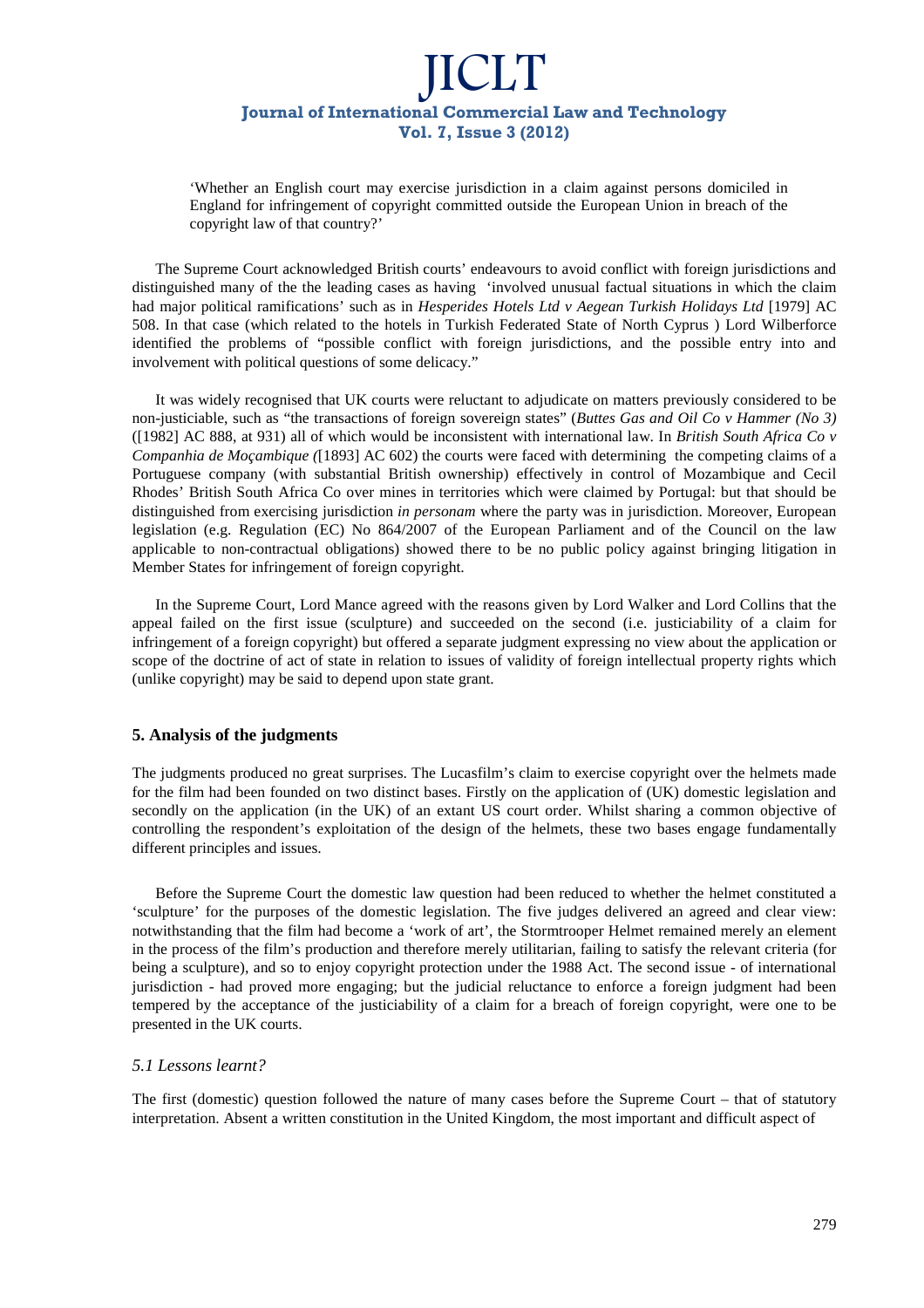statute law is concerned with interpretation. In *Johnson v Moreton* [1980] AC 37, Lord Hailsham LC observed that nine-tenths of all cases reaching the House of Lords turned on statutory interpretation; and that role remains for its successor, the Supreme Court. So, the statutory interpretation triggered in *Lucasfilm* can hardly be described as atypical or abnormal. Of greater interest, and importance, was the perceived need to litigate up to the Supreme Court over the apparently clear qualifying test for protection under the 1988 Act. The helmets were stated to be worth up to \$30,000 – a figure certainly dwarfed by the costs of the litigation (including those of exceptional commercial counsel) and also hearings extending over several weeks in 2008, 2009, and 2011. One must question whether such an expensive process could be eased?

Secondly, the time-frame of such litigation is excessive. The seven years from the original 'alleged infringement' to a final judgment inhibited progress and the corollary is that it could have allowed an unscrupulous infringer to irreparably damage through adverse exploitation the value of the design whose protection was being litigated. Criticisms of the cost, delay, and uncertainty of litigation – whether seeking private or commercial justice - are not new. Michael Napier's Gresham Lecture 'Access to Justice: Keeping the doors open' explored the 'various doors that need to be located, and then opened, if people are to gain access to justice.' He recognised that "those who seek access to justice need to know how to negotiate the route" and drew on Charles Dickens' Bleak House, for criticism of the cost of litigation:

'London 1853. Michaelmas term lately over... This is the Court of Chancery... which gives to monied might the means abundantly of wearying out the right, which so exhausts finances, patience, courage, hope, so overthrows the brain and breaks the heart, that there is not an honourable man among its practitioners who would not give - who does not often give - the warning 'suffer any wrong that can be done rather than come here!'.

Furthermore, the issues and technicalities triggered by the global reach of IP protection seem to facilitate progressive appeals to the highest courts.

That the appeal progressed so far can be explained by the inclusion of Lucasfilm's claim to enforce in the UK a US court order. But the existence of such US court order and the UK's failure to ensure prompt and effective application are indicative of the practical inadequacies of the litigation process and international protection afforded to IP.

### *5.2 A clear definitive interpretative body*

In formulating any legislative regime, the temptation is to identify and define the special features: and this, in major part, is the Act's approach to substantive IP. Without denying the validity of yielding to such temptation in many cases, the present writer suggests that the innovative and developing nature of IP warrants and necessitates an internationally compatible and recognised regulatory and dispute resolution body. It is noteworthy that mediaeval mercantile activity enjoyed success due, in no small part, to the support and dispute resolution mechanisms afforded by the Mercantile Guilds in respect of commercial and industrial designs; and disputes over what are now known as IP were readily resolved within, and by, the Guilds. Into the vacuum created by the decline of the Guilds came statute (such as the Copyright Act, 1709), but its principal objective was to protect the written (published) word (and later engravings and musical and dramatic compositions) and its exploitation and enjoyment by publishers, and only incidentally were such provisions used to control unlicensed publications. In the context of *Lucasfilm*, it was the Sculpture Copyright Act 1814 which had clarified the protection accorded to sculpture – defined as "any new and original sculpture, or model, or copy, or cast of the human figure or human figures, or of any bust or busts, or of any part or parts of the human figure, clothed in drapery or otherwise."